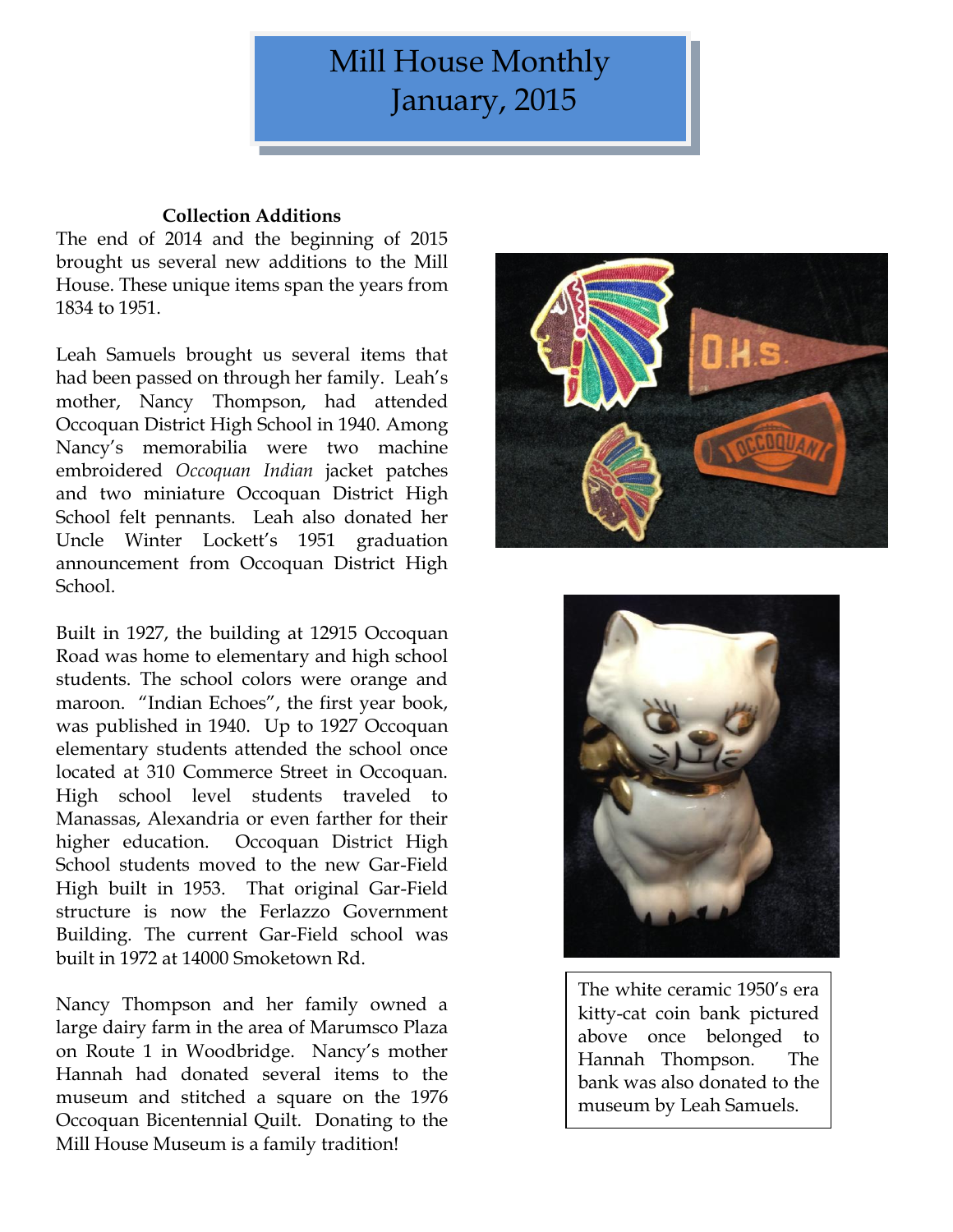## **View of the Merchant's Mill Ruins**

Among a group of photographs donated to the Mill House by Martha Roberts is the picture on the right. It shows a portion of the river that includes the Occoquan Merchants Mill taken after the 1924 mill fire. Our collection has not contained this particular view taken from the Fairfax side of the Occoquan River so soon after the fire. We can see that quite a bit of the stone walls are still standing. On the extreme right side of the photo, next to the mill, we can see the iron conduit that brought the water from the mill race to the wood sluice.

……………………………………………….

#### **New on Display in the Mill House**

On the lower right is a graphic of three separate receipts from the Janney Mill and store. The transactions were with Wm. Haywood Foote of Fairfax County. These original receipts were donated by John Ravinski in 1998. The translation follows;

## **Occoquan Sept 16th 1834**

Hayward Foote Sold J & JH Janney S. 49 Bu& 6# Wheat, weighing 58 pounds per Measured bushel @ 95¢…………………\$46.64

Also 39 bu & 58 wheat, weighing 58 pounds per measured bushel  $@95¢...$  \$37.97 \$84.61 Off 5 Bul Salt @ 50¢ 2.5 5 bunches No. 7 Cotton @ 1.30 6.5 2 for Ford 3 \$3.90 Paid Cash in Full \$75.61 J & JH Janney R L White

## **Haywood Foote Occoquan 11 MO 15th 1834** Bot of SM & SH Janney 1 Barrel Novascotia Potatoes \$1.50

**Wm Haywood Foote Occoquan Dec 5th 1834**

Bot of SM & SH Janney 5 bush grnd Cellar salt  $\omega$  50¢ \$2.50



Hayware Forte Vecoguan Sept 16-1834 49 72 86 - What, aughing 58 hours he 246.64 the Both 58 Monte within 58 from when # 5 Bal Salt @ 50 x 3.50 5 Marches No 9 breez @ 14 6.50  $3.8890$ Haywood To Chrogeran 11 mo 15 1 Boule Proceeded Blows 91 Monning Mr Hayward For decoquan De sthe 1132, 5 buch gent White such est \$2.50